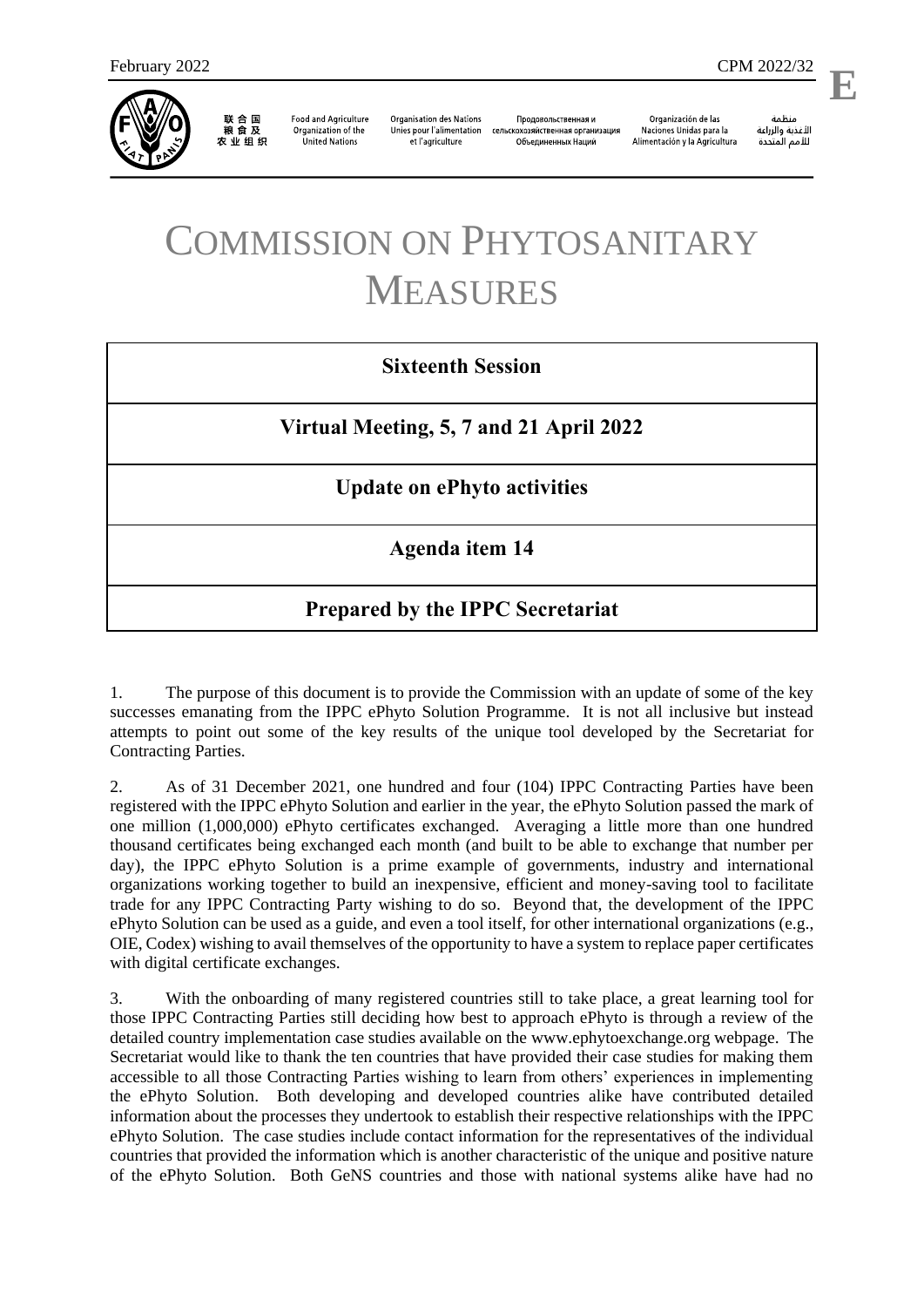reservations in stepping up to assist new arrivals to the ePhyto Solution with their onboarding process. The Secretariat encourages not only Contracting Party NPPOs to review these valuable documents, but also veterinary and food safety organizations who are contemplating electronic certification.

4. Despite the pandemic preventing opportunities to meet face to face, the Secretariat managed to conduct a series of workshops and webinars with representatives of the ePhyto Industry Advisory Group. Regional webinars were held for Eastern Europe and Central Asia, the Near East and North Africa, and the South African Region in cooperation with the FAO regional offices in Budapest, Cairo and Harare. Individual national events took place with the Republic of Korea, the People's Republic of China, the Dominican Republic, Cote D'Ivoire, Bahamas, and Costa Rica. These events provided an opportunity for all participants, both industry and government, to learn about the IPPC ePhyto Solution from all angles: the IPPC side, the technical side, and the industry side. Additional workshops and webinars are planned or being planned for 2022.

5. The partnership with the Industry Advisory Group is representative of the unique nature of the ePhyto Solution in that both government and industry have a vested interest in the program's success because of the benefits the Solution offers to both. For industry, it lowers the cost of doing trade. Case studies have shown a reduction in demurrage charges, decreased use of express shippers for sending the paper certificate and, ultimately, improving the efficiency and speed of the trading process. The Global Alliance for Trade Facilitation reports that Morocco is saving as much as US\$55 per container as a result of using the IPPC ePhyto Solution. For governments, the ePhyto Solution also increases efficiency at the ports and at the same time reduces the risk of harmful pests by reducing the incidence of fraudulent paper certificates.

6. The success of the ePhyto Solution thus far is in no small part due to the work the Secretariat has been doing with various partners, and especially with the Global Alliance for Trade Facilitation. The Alliance is a key partner of the Secretariat in the implementation of the ePhyto Solution in developing and less-developed countries. The Letter of Intent between the Secretariat and the Alliance will further strengthen this relationship which has also facilitated access to funding from Germany's GiZ for a PCE to be take place in Senegal. Alliance projects have been conducted, are being conducted or will soon be conducted in countries as diverse as Morocco, Nigeria, Madagascar, Jordan, Fiji among others. The Alliance is unique in that it brings together a coalition of both government and the private sector to introduce, implement and train in the use of the IPPC ePhyto Solution becoming a virtual extension of the Secretariat and the UNICC. The combination of the Alliance, the IPPC Secretariat ePhyto Team and our IT providers, the United Nations International Computing Centre, has resulted in a unique to the world combination of international organizations, individual governments and the private sector working together seamlessly to provide an enhanced and improved trade environment for both producers and consumers of plants and plant products. The Alliance has been at the forefront in proposing and facilitating enhancements such as eSignature and translation into Arabic of the ePhyto Solution (via Germany's GiZ) as well as making up for the lack of resources available to the IPPC by taking the initiative in partnership with the IPPC to foster ePhyto uptake in several important countries around the world.

7. In 2021, a huge step forward was taken with the translation into French of the web-based Generic ePhyto National System (GeNS). This will be particularly useful in facilitating the onboarding of French-speaking countries in Africa. A number of countries in Africa have previously requested French and this is another instance of the benefit of the Secretariat's partnership with the Global Alliance as they have ePhyto-trained French speakers working on their ePhyto projects in French-speaking Africa. Beyond French, however, the Alliance has facilitated funding from the German aid agency, GiZ, to pay for the translation of the GeNS system into Arabic. This particular effort will also require that the GeNS application be able to work from right to left as opposed to the normal left to right. The expectation is for the work on the Arabic GeNS version to be completed by the end of 2022. While translation into Spanish has not yet been initiated, an overwhelming majority of Latin American countries have already onboarded the system or are in the testing phase. Nevertheless, in the view of the Secretariat, an overall goal is to eventually the ePhyto Solution translated into all of the FAO official languages.